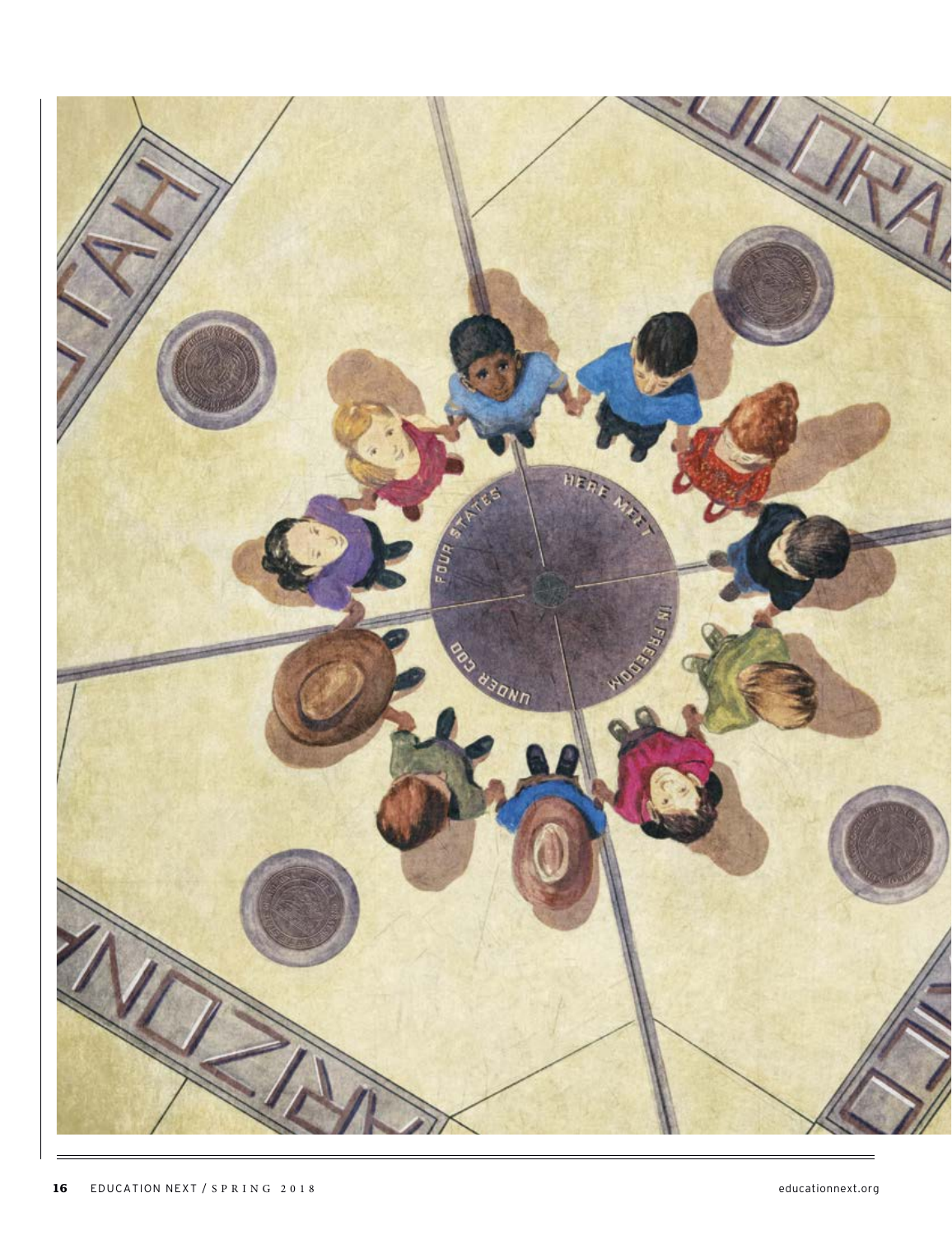# THE SENA<br>
THE SENA<br>
as the U.S<br>
as the U.S<br>
hurl accusa<br>
her home s<br>
of low stu<br>
chaos. The<br>
the best stu<br>
stanford U<br>
Education<br>
Michigan c<br>
gains relativ<br>
particularly<br>
describe Mi<br>
who live in<br>
who pay att IN<br>DEFENSE EDUCATION**'**S  $WEST$ <sup>22</sup>

# Charter schools thrive in the Four Corners states

**THE SENATE CONFIRMATION** of Betsy DeVos as the U.S. secretary of education saw critics hurl accusations that the charter school sector in her home state of Michigan was a "Wild West" of low student performance and authorizing chaos. These charges seemed odd, given that the best studies available on the subject—from Stanford University's Center for Research on Education Outcomes (CREDO)—show that Michigan charter students make large academic gains relative to similar students at district schools, particularly in Detroit. The use of "Wild West" to describe Michigan seemed odder still to those of us who live in the *actual* West, especially those of us who pay attention to charter school results. Many of us are happy to embrace the "Wild West" label as it pertains to charter schooling.

#### **Four Corners Charter Policies**

The point at which the corners of Arizona, Colorado, New Mexico, and Utah meet is the only spot in the United States where the borders of four states converge. Beyond geography, the Four Corners states share a similar approach to charter schooling. All four states have adopted relatively freewheeling authorization policies, and charter schools there show signs of prospering—and delivering substantial benefits to students.

National organizations that rank charter-school laws have varying opinions on the charter laws of the Four Corners states. The Center for Education Reform gives the Arizona law an A, Colorado's a B, and both New Mexico's and Utah's a C. The National Alliance for Public Charter Schools ranks Arizona 11th, Colorado 5th, New Mexico 22nd,

by MATTHEW LADNER

ILLUSTRATION

LLUSTRATION/DAVID BRINLEY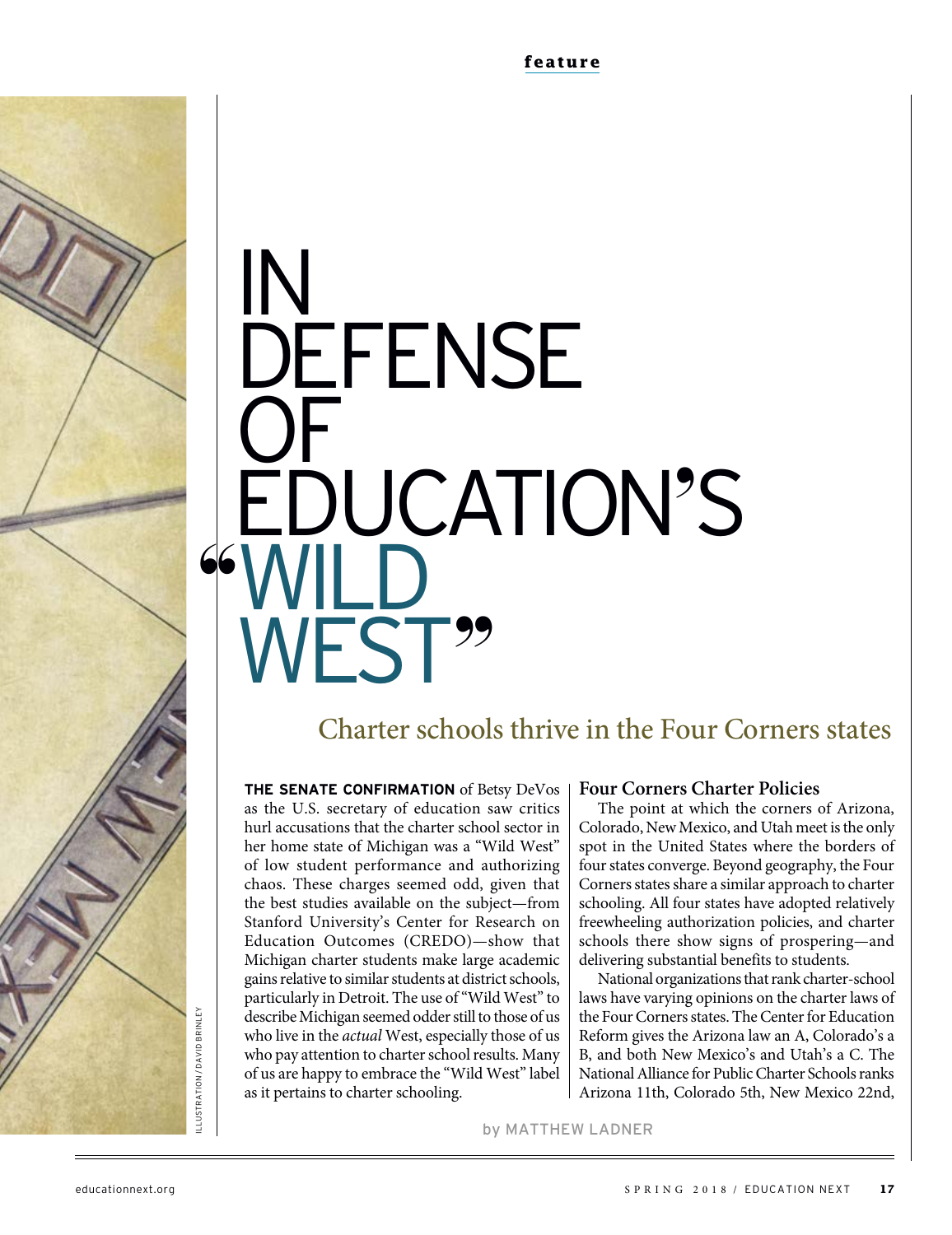and Utah 23rd among the states in terms of how their laws stack up against the alliance's "model" state charter law. In essence, these two organizations differ on whether Arizona or Colorado ranks higher, but they both place New Mexico and Utah in the middle of the pack nationally.

A third organization, the National Association of Charter School Authorizers (NACSA), gives low marks to the laws of all four states. In 2014, for instance, NACSA rated New Mexico's law highest of the four but still gave that state's law just 14 points out of a possible 30. Arizona and Colorado were a step down from there, earning only 9 points. Utah's charter law received one of the lowest NACSA scores in the country, at just 8 points. NACSA's rating system places a higher weight on regulatory features of charter school laws than either the Center for Education Reform or the National Alliance rankings.

The Four Corners states had consistent failings in the eyes of the NACSA raters: None of the states' laws had a renewal standard tied to academic performance or a default closure provision, under which a school would lose its charter "by default" if it did not meet a minimum standard of performance. Arizona, Colorado, and Utah also did not perform evaluations of authorizers, another part of NACSA's recommended policy framework. New Mexico's efforts in this area boosted its NACSA scores above those of its neighbors. (Arizona has since required that authorizers submit annual reports to the state's auditor general, earning it additional points from NACSA, but the change is too recent to have influenced its charter sector's results yet.)

Not everyone, however, would hold that the absence of such regulatory policies is a detriment.

### **Growing K–12 Enrollment**

A permissive approach to charter schooling suits the needs of rapidly growing states. Between 1990 and 2014, K–12 student enrollment increased by 22 percent nationwide. In Arizona, the increase was 74 percent; in Colorado, 55 percent; in New Mexico, 13 percent; and in Utah, 42 percent. The limits on charter schools in each of the four states correlate strongly with enrollment pressure—how fast the K–12 market is growing. Neither Arizona nor Colorado, which are both experiencing explosive increases

# THE LIMITS

on charter schools in the four states correlate with how fast the K–12 market is growing. Neither Arizona nor Colorado, which are both experiencing explosive increases in the student population, has any sort of cap on charters.

in the student population, has any sort of cap on charters. Facing somewhat lower growth pressures, Utah's law limits the number of new charter-school students and gives priority to new charters in high-growth areas. In 2015, Utah's enrollment cap allowed for a 13 percent increase in charter school enrollment. New Mexico limits the number of new charter schools to 15 per year and 75 per five-year period, with unused spots rolling into an expanded future cap.

Strong overall enrollment growth also tends to engender relatively liberal regulatory practices toward charter schooling. While still prevalent in the West, permissive laws have become rarer around the country. Nationally, charter school growth has slowed in recent years. Robin Lake from the Center on Reinventing Public Education cites high legal barriers to entry, high startup costs, and the challenges of obtaining funding among the possible factors that are at play in this trend.

"Gone are the days when a couple of successful teachers like Mike Feinberg and Dave Levin, the founders of KIPP, could get a charter on their own," Lake wrote in The 74. "By some estimates, it now can cost half a million to a million dollars to open a charter school. Startup funds are available, but federal and private funding is increasingly targeted to CMOs [charter management organizations] with a proven track record."

The Four Corners states have seen rapid charter growth and even more-rapid growth in demand since the turn of this century. All four have experienced charter-school enrollment growth above the national average (Figure 1). In 2014–15, Arizona, Colorado, and Utah were respectively ranked first, second, and third among states in the percentage of K–12 public school students attending charter schools. Arizona had as many as 619 charters as of 2014–15, trailing only California in absolute numbers, yet the net impact of this growth was merely to slow the rate of enrollment growth within school districts—at least until the advent of the Great Recession, which (temporarily) moderated statewide population growth. New Mexico's charter enrollment growth, like the growth of its student population at large, has been more modest, but it is still above the national average.

This relatively rapid pace of charter growth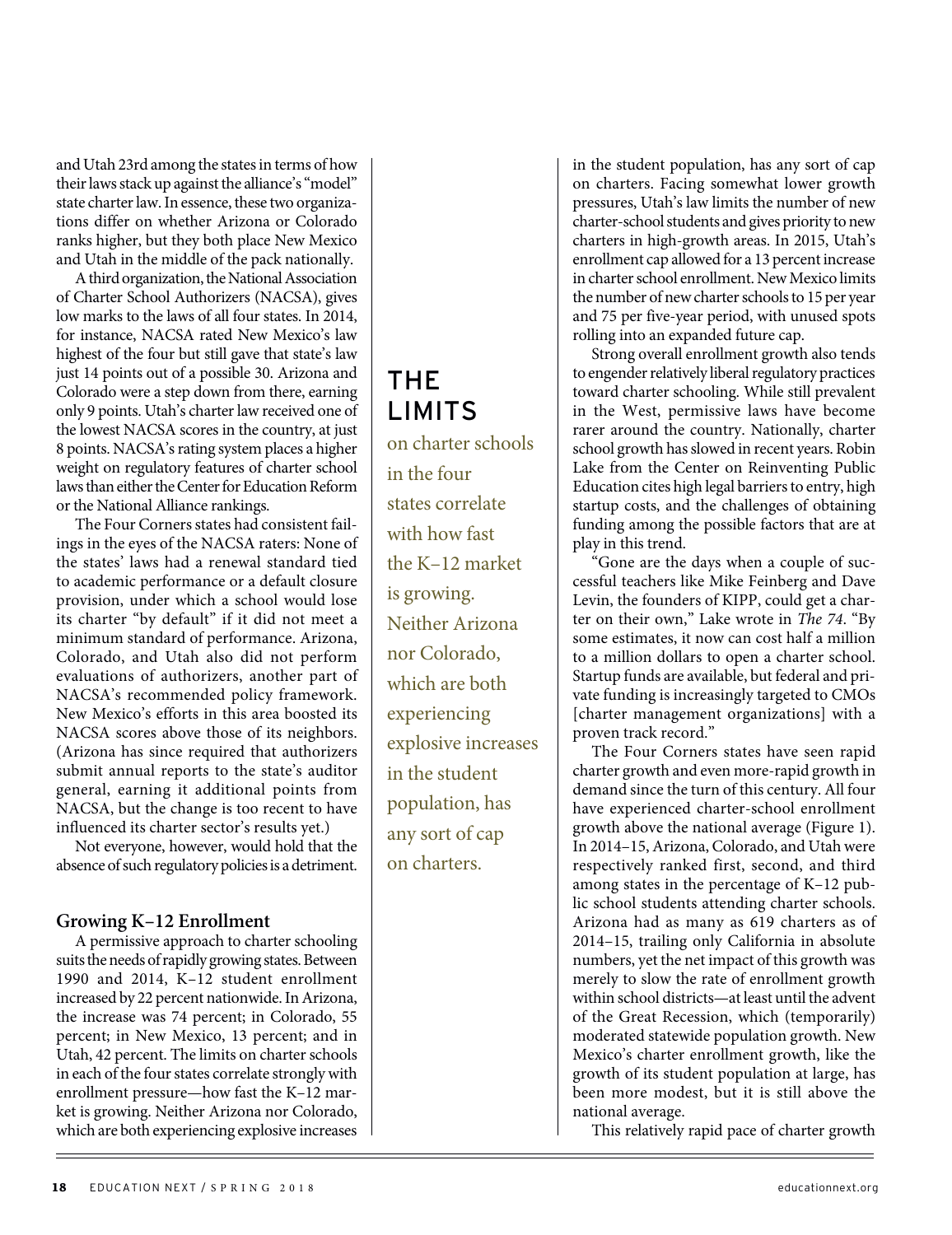## **feature** FOUR CORNERS CHARTERS LADNER

in the Four Corners states, however, has not been enough to satisfy demand. In 2010, the Colorado Department of Education estimated that charter schools statewide had 38,000 wait-

listed applications—including 7,500 at a single school. In Arizona, the Great Hearts charter-school network reports 20,000 students on their waiting lists. "We have more students on our wait list than we do in our schools," Great Hearts cofounder Dan Scoggin reported to the Phoenix Business Journal. "We could open another Great Hearts right away if we had the funding."

In Utah, charter schools have experienced similar success. "The explosive growth in the number of charter schools has been just wonderful," Royce Van Tassell, executive director of the Utah Association of Public Charter Schools, told the Deseret News. "If you look back over the past decade, I think charter schools have absorbed half of the growth in the number of students in Utah public schools. And there are literally thousands more on the waiting list hoping to [make] that same choice."

In 2017, the New Mexico Public Education Department responded to a legislative proposal to implement a charter school moratorium by noting, "The families of New Mexico continue to seek alternative, quality choices for the education of their children. The best charter schools throughout the state have unbelievably long waitlists. By enacting a charter moratorium, this bill would deny the families of New Mexico the opportunity to make the

best choices for their students' education." The measure did not survive.

Naturally, parents are most interested in finding the best schools for their own children; they have less incentive to care about the overall performance of an entire system of schools. But that performance is the rightful concern of policymakers. Further growth of charter schools in these states would serve both individual families and the greater

population, because it would address unmet family demand and numerous studies indicate that parental choice has, if anything, a positive impact on district performance.

## Leading the Nation in Charter Growth (Figure 1)

In 2014–15, Arizona, Colorado, and Utah were respectively ranked first, second, and third among states in the percentage of K–12 public school students attending charter schools. New Mexico's charter enrollment growth, like its student population growth at large, has been more modest, but still comes in above the national average.



NOTE: Data are presented by calendar year in which the school year ends.

**SOURCE:** National Center for Education Statistics, Digest of Education Statistics

#### **Where Charter Schools Locate**

In general, charter schools tend to concentrate in cities. The National Alliance for Public Charter Schools reports that, nationwide, 55.6 percent of charter schools operate in urban areas, as compared to only 24.5 percent of district schools.

Conversely, charter schools are underrepresented in suburbs, towns, and rural areas, and their sparse presence there poses political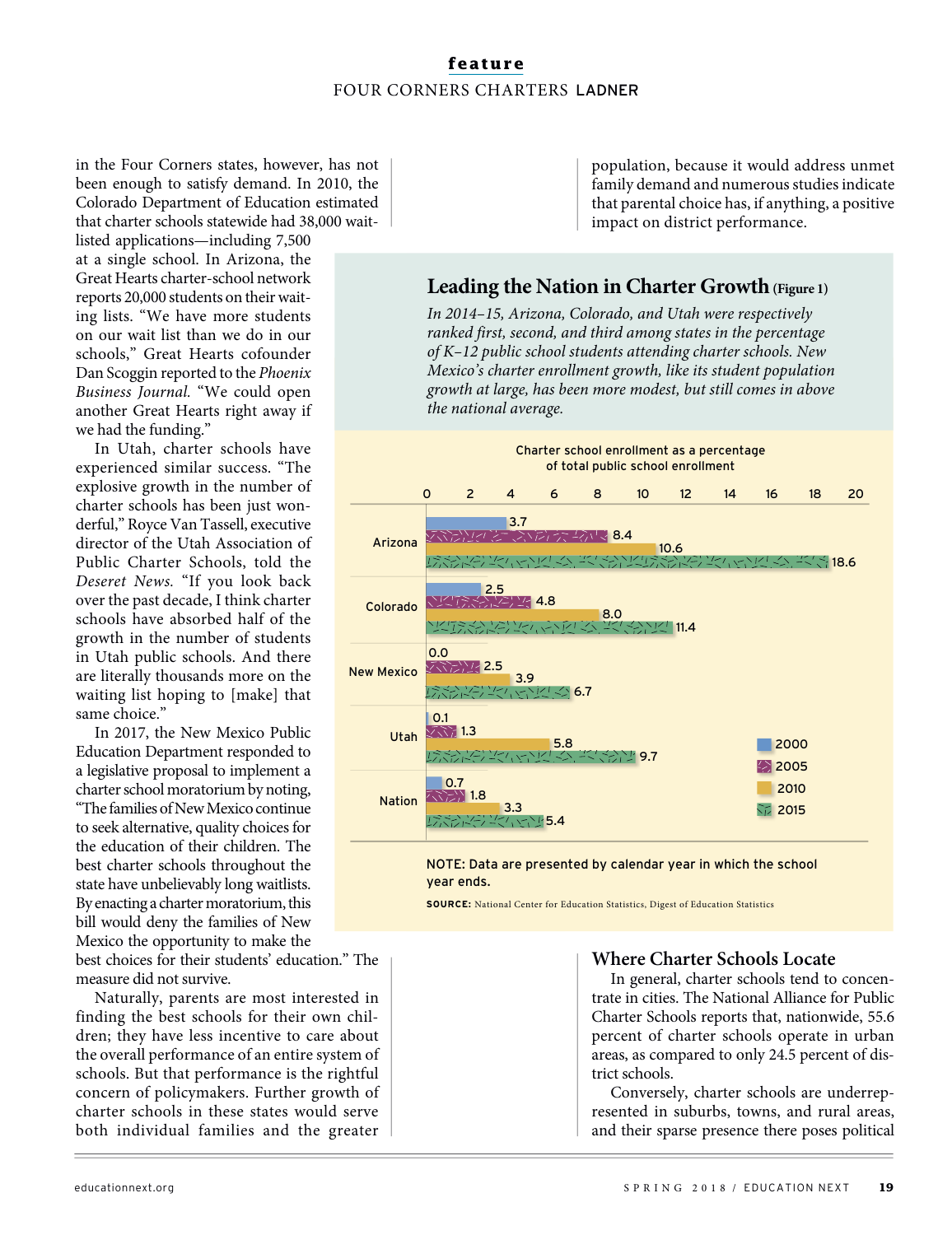barriers to those who would hope to develop a strong and diverse advocacy coalition for charter schools. As Rick Hess of the American Enterprise Institute has pointed out, the education-reform movement's "achievement gap mania" does little to enlist the support of the affluent parents who largely populate these areas. "Because middleclass parents and suburbanites have no personal stake in the gap-closing enterprise, reforms are tolerated [by them] rather than embraced," Hess wrote in 2011.

The 2016 Massachusetts charter-school ballot initiative illustrated the reality of this dilemma. In that election, voters decisively rejected a statewide measure that would have raised a cap on the number of charter schools that was binding only in the state's urban centers. Afterward, some charter advocates expressed concern that suburban voters might view charter schools as something that they pay for through their taxes but which does not benefit their communities. Derrell Bradford, executive director of the New York Campaign for Achievement Now, asserted that the failure of the Massachusetts initiative indicated a need for a "suburban strategy" for the charter school movement.

Relatively liberal charter laws in the Four Corners states have produced a broader distribution of charter schools there relative to the nation as a whole. Charter schools in all four states are concentrated in urban areas, but to a lesser degree than in the nation as a whole. In Arizona—a highly urbanized state with population primarily clustered in the Phoenix and Tucson metropolitan areas—both charter and district schools are concentrated in urban areas, yet as of 2010 there were more than 200 charter schools operating in suburbs, towns, and rural areas. Colorado had more than 100 charter schools operating in non-urban communities that same year.

Utah's focus on relieving district growing pains by focusing new charters in high-growth areas has led to charter schools being underrepresented in towns but overrepresented in rural areas.

New Mexico's charter cap shields small districts from enrollment loss, and as a result, the state's charters cluster primarily in urban settings (51 percent of charter schools operate there compared to 21 percent of New Mexico's district schools) and in suburbs (which host 12.3 percent

# **CHARTER** GROWTH in the Four

Corners states, though rapid, has not satisfied demand. In 2010, the Colorado Department of Education estimated that charter schools statewide had 38,000 waitlisted applications including 7,500 at a single school.

of the state's charters but only 8.2 percent of its district schools).

An analysis of transfer transcripts performed by the Scottsdale (Arizona) Unified School District reveals an often overlooked benefit to inclusive choice policies: they incentivize suburban districts to participate in voluntary open enrollment (the practice of allowing students who live in one school district to apply to attend school in another). Scottsdale Unified, a wealthy suburban district, hired a team of demographers to study enrollment trends, and in 2012, Arizona's auditor general released a report on the district. Scottsdale Unified has the capacity to serve 38,000 students but educates only 25,000—4,000 of whom opted for Scottsdale schools through open enrollment. These 4,000 transfer students would have ranked Scottsdale Unified as the ninth-largest charter school management organization in Arizona that year, if indeed it were a CMO.

In many areas of the country, well-to-do suburban districts choose not to participate in open enrollment, but in Arizona almost all districts do. Compare that state's situation to the one in Ohio. The Fordham Institute released a study of open enrollment in Ohio, documenting that all of the state's urban centers are surrounded by suburban districts that do not accept openenrollment students. The fact that 72.6 percent of Ohio's charter schools operate in urban areas likely has something to do with the fact that the state's suburbs continue to opt out of enrolling students from other districts.

Refusing such transfers isn't a practical option for Arizona's suburban districts; they need the students. Scottsdale Unified's analysis, for instance, showed that there were 9,000 school-age children living in the district but not attending its schools. The analysis of transcript requests from students exiting Scottsdale schools revealed that a large majority of them were leaving to attend charter schools. Scottsdale Unified was using only 65 percent of building capacity, despite taking in 4,000 out-of-district children. Reflecting a statewide trend for both districts and charters, Scottsdale Unified shows consistent signs of academic improvement on the state's test, the AzMERIT. Choice programs have put pressure on Scottsdale Unified, and academic results there have improved.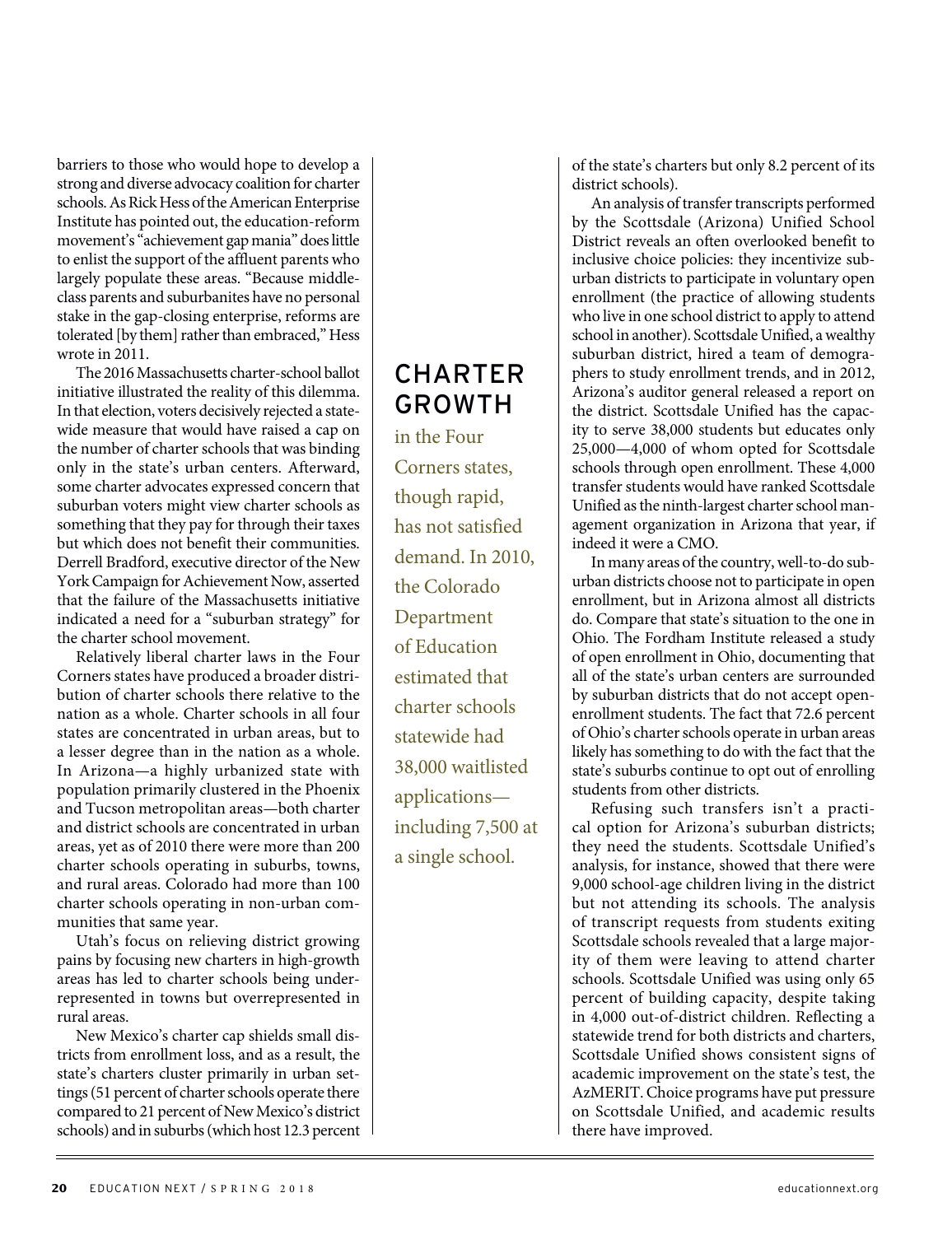## **feature** FOUR CORNERS CHARTERS LADNER

#### **Academic Success**

What else, beyond population growth, explains the rapid rise of the charter sector in the Four Corners states? Higher test scores among charter students are probably part of the equation. It is difficult to pin down the relative quality of charter and district schools with confidence without studies that use admissions lotteries to compare the achievement of students who win charter-school admission to those who don't. Few such studies exist, and indeed this approach is impractical for studying entire sectors of charter schools within a state, not all of which are con-

sistently oversubscribed. The factors explaining the performance of charter school students thus remain a bit of an academic holy mystery—hotly debated, though possibly unable to be resolved for the time being.

While scholars and advocates can and do pore over less-definitive types of evidence, hundreds of thousands of parents make practical schooling decisions based on information they gather through word of mouth, campus visits, and the rankings available on online platforms such as GreatSchools. Several websites provide analysis of raw test scores, and some also collect parental reviews of schools. Research suggests that parents trust nonprofit sources of school data

more than state government sources, and that parental reviews have a significant impact on other parents' impressions of schools.

To the extent, if any, that parents prioritize test scores in their decisionmaking calculus, they are likely to approve of the data from charter schools in Arizona, Colorado, New Mexico, and Utah (Figure 2). Proficiency rates on the 2015 National Assessment of Educational Progress (NAEP) among charter students are not only consistently higher than those of students in their respective district sectors, but many of these rates compare favorably to the states with the highest average levels of performance. Four Corners charter students do well on NAEP, even when compared to public school students in Massachusetts, the highest-performing state. Massachusetts holds its own in these comparisons but doesn't always win—despite its considerable socioeconomic

advantages. On 8th-grade math, for instance, Arizona charter students nearly match the average performance of Massachusetts, while Colorado charter students surpass the average level of proficiency of Bay State students.

Factors other than school quality could help to explain high levels of achievement of charter school students in these states—including the ability of parents to close underperforming schools. In theory, parents will opt to close the lowest-performing charter schools, allowing only the better ones to continue (and eventually report test scores). Long waiting lists for charter seats,



**A father and his daughter celebrate winning a spot in West Denver Prep's admissions lottery.**

however, indicate that many Four Corners parents are finding charters to their liking, whether they are basing their judgments on test scores or any of a host of other factors.

#### **Parent Power**

In March 2017, nearly 25 years after the first charter school opened in Colorado, the Denver Post published a retrospective piece on the growth of charters in the state. The story noted that 50 charter schools had closed over that time period, and that this rate was about twice the national average. "Most [schools] shuttered because of enrollment projections that fell short, changes in leadership and lagging test scores," the article noted. Consistent with Colorado's low NACSA score, the Post quoted a Colorado superintendent as positing that the state board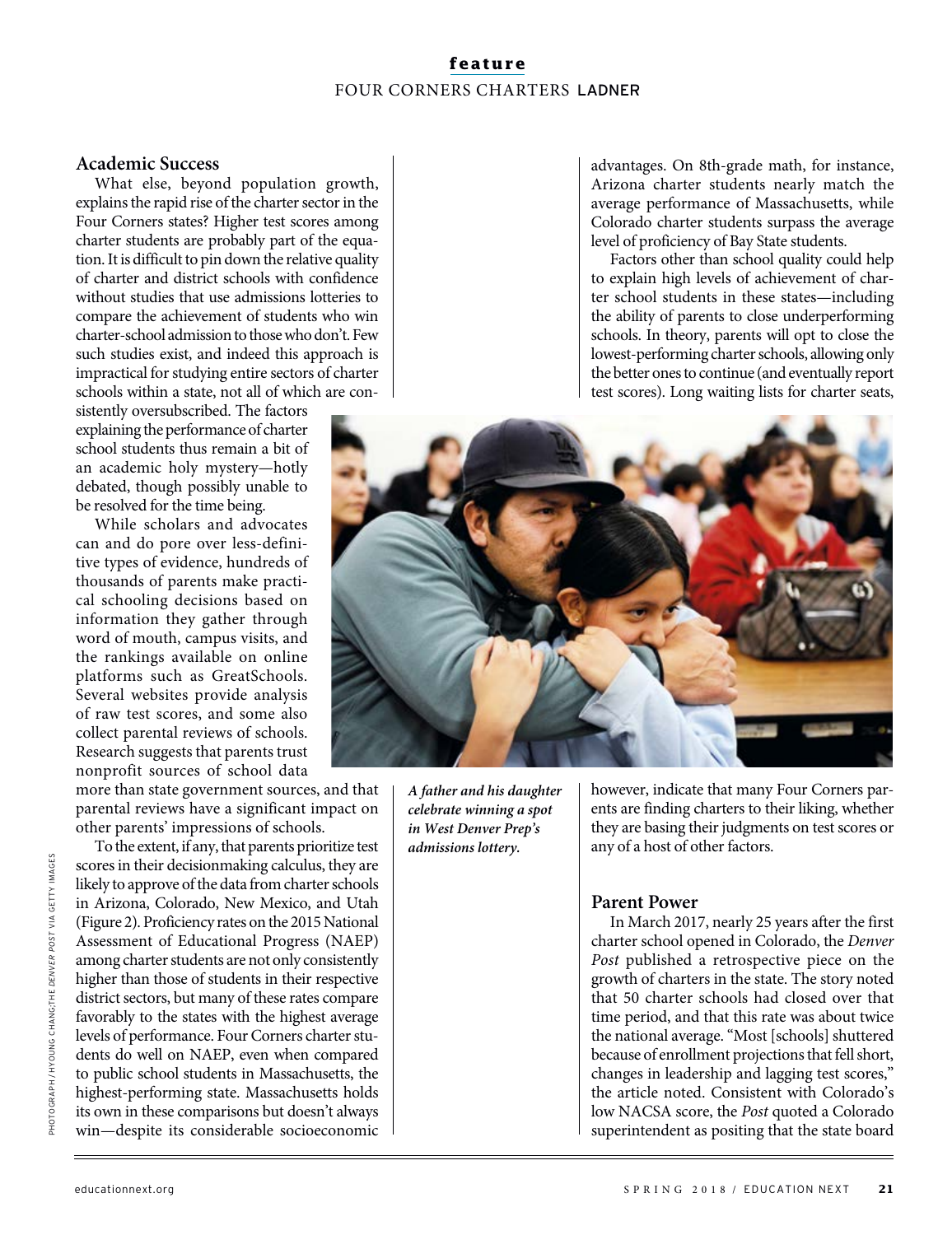## **Strong Test Scores for Four Corners Charter Schools (Figure 2)**

Across grades and subjects, proficiency rates on the 2015 National Assessment of Educational Progress (NAEP) among charter-school students in Arizona, Colorado, New Mexico, and Utah consistently surpass those of students in their respective district sectors. Further, charter-school students in these four states come close to and sometimes match the average performance of public-school students in Massachusetts, the country's highest-performing state.



Proficiency rates on the 2015 National Assessment of Educational Progress

believes that charters should "rise and fall only on parental choice."

Alex Medler, a consultant and former NACSA vice president for policy, provided a striking illustration of why Colorado's sector seems to be flourishing. "Take the roughly 1,700 public schools in Colorado, multiply that by 20 years, and the odds of a district-run public school being shut down by the state is 34,000 to one," Medler said to the Post. (In other words, the Colorado State Board of Education had shut down only one public school for poor performance over the preceding two decades.) "Compare that to one in

10 charters closing—one in five for Colorado and you'll see the imbalance. The lopsidedness of district-run school versus charter public school accountability is striking," Medler concluded.

In Arizona, parents seem to be even more active in closing undesired charter schools than their Colorado counterparts have been. A nationwide list compiled by the Center for Media and Democracy of charter school closures between 2000 and 2013 included 290 Arizona schools. Also supplied were the year of each school's closing, enrollment at the school in its final year of operation, and, for 150 of the Arizona schools, the